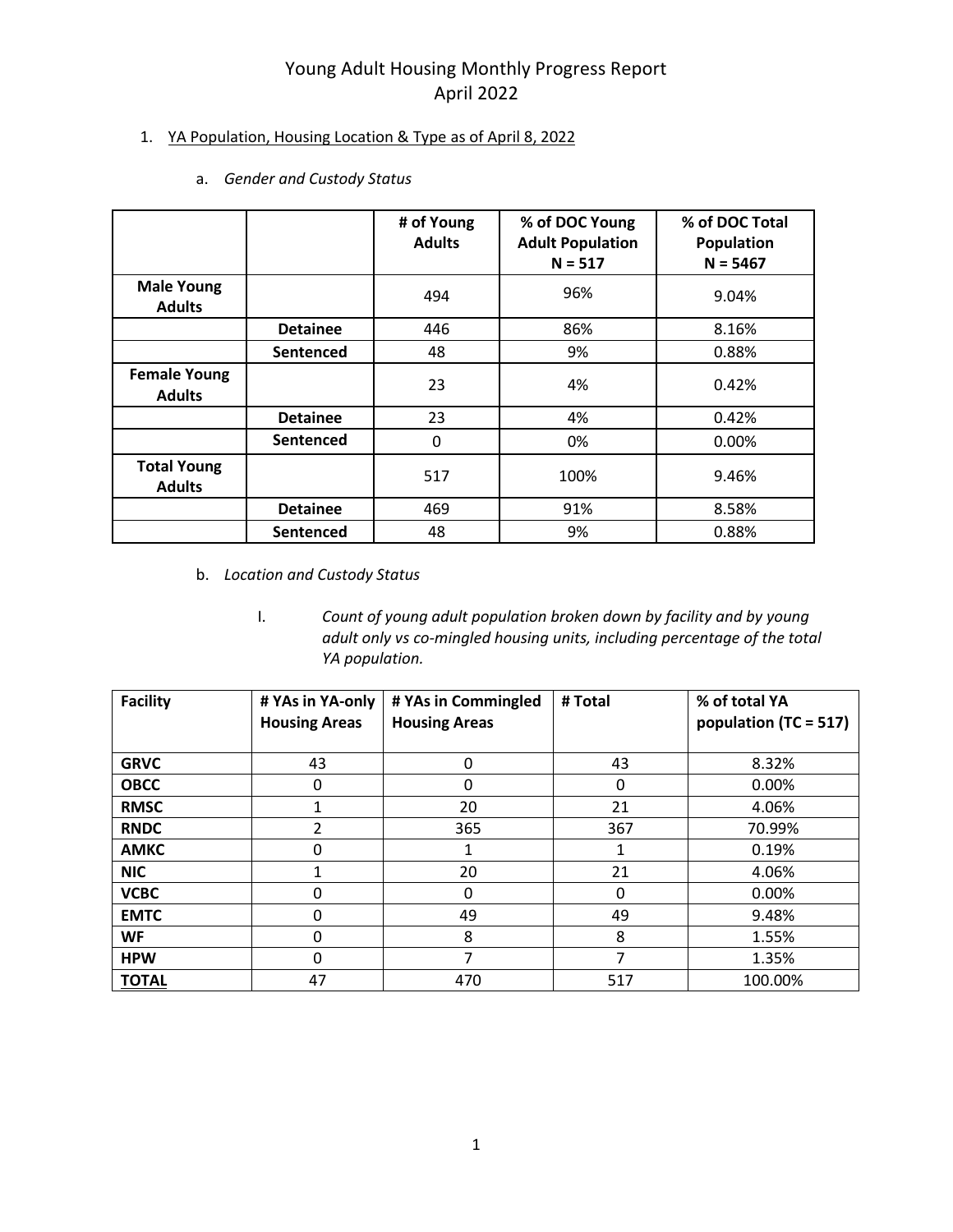| <b>Classification</b><br>Level <sup>1</sup> | High | Medium-High | <b>Medium-Low</b> | Low |
|---------------------------------------------|------|-------------|-------------------|-----|
| # of Detainee<br><b>Young Adults</b>        | 105  | 4           | 0                 |     |
| # of Sentenced<br><b>Young Adults</b>       |      | 0           | 0                 |     |
| Total # of Young<br><b>Adults</b>           | 105  | 4           | 0                 |     |

*c. Breakdown of classification levels for all young adults in YA only housing units.*

*d. Breakdown of classification levels for all young adults in commingled housing units.*

| <b>Classification</b><br>Level <sup>2</sup> | High | Medium-High | <b>Medium-Low</b> | Low |
|---------------------------------------------|------|-------------|-------------------|-----|
| # of Detainee<br><b>Young Adults</b>        | 25   |             |                   |     |
| # of Sentenced<br><b>Young Adults</b>       |      | O           | 0                 |     |
| <b>Total # of Young</b><br><b>Adults</b>    | 25   |             | 0                 | Ü   |

*e. Provide the number of young adults in CAPS, PACE, and Detox, and Mental Observation housing units.<sup>3</sup>*

| Unit                        | <b>CAPS</b> | <b>PACE</b> | <b>Detox</b> | <b>Mental</b><br><b>Observation</b> |
|-----------------------------|-------------|-------------|--------------|-------------------------------------|
| # of Young<br><b>Adults</b> |             |             |              |                                     |

*f. Number of young adults in TRU, SCHU, Secure, ESH<sup>4</sup>*

| Unit                        | TRU | <b>SCH</b> | <b>Secure</b> | ESH |
|-----------------------------|-----|------------|---------------|-----|
| # of Young<br><b>Adults</b> |     |            |               |     |

<sup>&</sup>lt;sup>1</sup> These numbers do not include female young adults who are not classified by this system.

 $2$  These numbers do not include female young adults who are not classified by this system.

<sup>&</sup>lt;sup>3</sup> There is a continuing variance in place enabling the ongoing placement of young adults in specialized mental health units that are commingled with adults.

<sup>&</sup>lt;sup>4</sup> This number does not include young adults housed in West Facility due to having a communicable disease.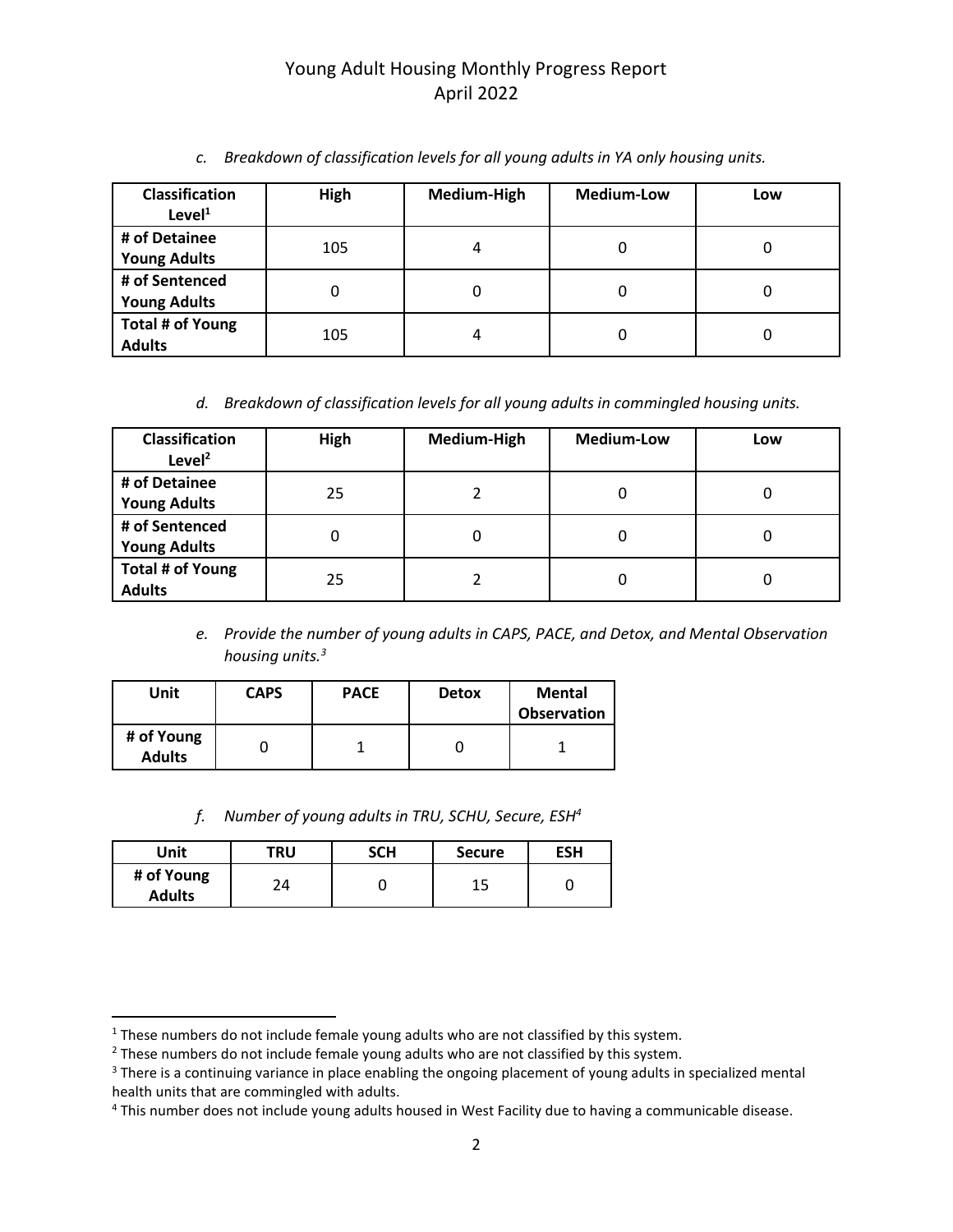| <b>Classification Level</b> | High | Medium-High | <b>Medium-Low</b> | Low |
|-----------------------------|------|-------------|-------------------|-----|
| <b>TRU</b>                  | 24   |             |                   |     |
| <b>SCH</b>                  |      |             |                   |     |
| <b>Secure</b>               | 15   |             |                   |     |
| <b>ESH</b>                  |      |             |                   |     |

*g. Number of young adults in TRU, SCH, Secure, ESH (by classification level).<sup>5</sup>*

*h. Active Young Adult only housing areas (by facility)*

| <b>Facility</b> | # of YA Houses (active) |
|-----------------|-------------------------|
| <b>GRVC</b>     | 2                       |
| <b>OBCC</b>     | 0                       |
| <b>RMSC</b>     | ი                       |
| <b>RNDC</b>     | 28                      |
| <b>AMKC</b>     | ი                       |
| <b>NIC</b>      | 3                       |
| <b>EMTC</b>     |                         |

#### *2.* Staff Training:

- *a. YA focused trainings currently offered by the Department:*
	- Direct Supervision

#### *b. Direct Supervision – Percentages of staff trained by facility:*

| <b>Uniform</b>                                                          | <b>AMKC</b> | <b>EMTC</b> | <b>OBCC</b> | <b>RNDC</b> | <b>RMSC</b> |
|-------------------------------------------------------------------------|-------------|-------------|-------------|-------------|-------------|
| <b>Total Active Employees</b>                                           | 1348        | 286         | 400         | 898         | 429         |
| <b>Total Active Employees Never</b><br><b>Trained</b>                   | 548         | 72          | 157         | 30          | 144         |
| % Never Trained                                                         | 40.65%      | 25.17%      | 39.25%      | 3.34%       | 33.57%      |
| <b>Total Active Employees Have Been</b><br><b>Trained and Qualified</b> | 800         | 214         | 243         | 868         | 285         |
| % Trained and Qualified                                                 | 59.35%      | 74.83%      | 60.75%      | 96.66%      | 66.43%      |

Please note, there is no expiration time for Direct Supervision qualification.

#### *c. Direct Supervision - Percentages of staff trained Department-wide:*

| <b>DOC (Department-Wide) Training</b>                                   | Number/Percentage |
|-------------------------------------------------------------------------|-------------------|
| <b>Total Active Uniformed Employees</b>                                 | 7.504             |
| <b>Total Active Uniformed Employees Never Trained</b>                   | 3,725             |
| % Never Trained                                                         | 49.64%            |
| <b>Total Active Uniformed Employees Have Been Trained and Qualified</b> | 3779              |
| % Trained and Qualified                                                 | 50.36%            |

<sup>5</sup> This number does not include young adults housed in West Facility due to having a communicable disease.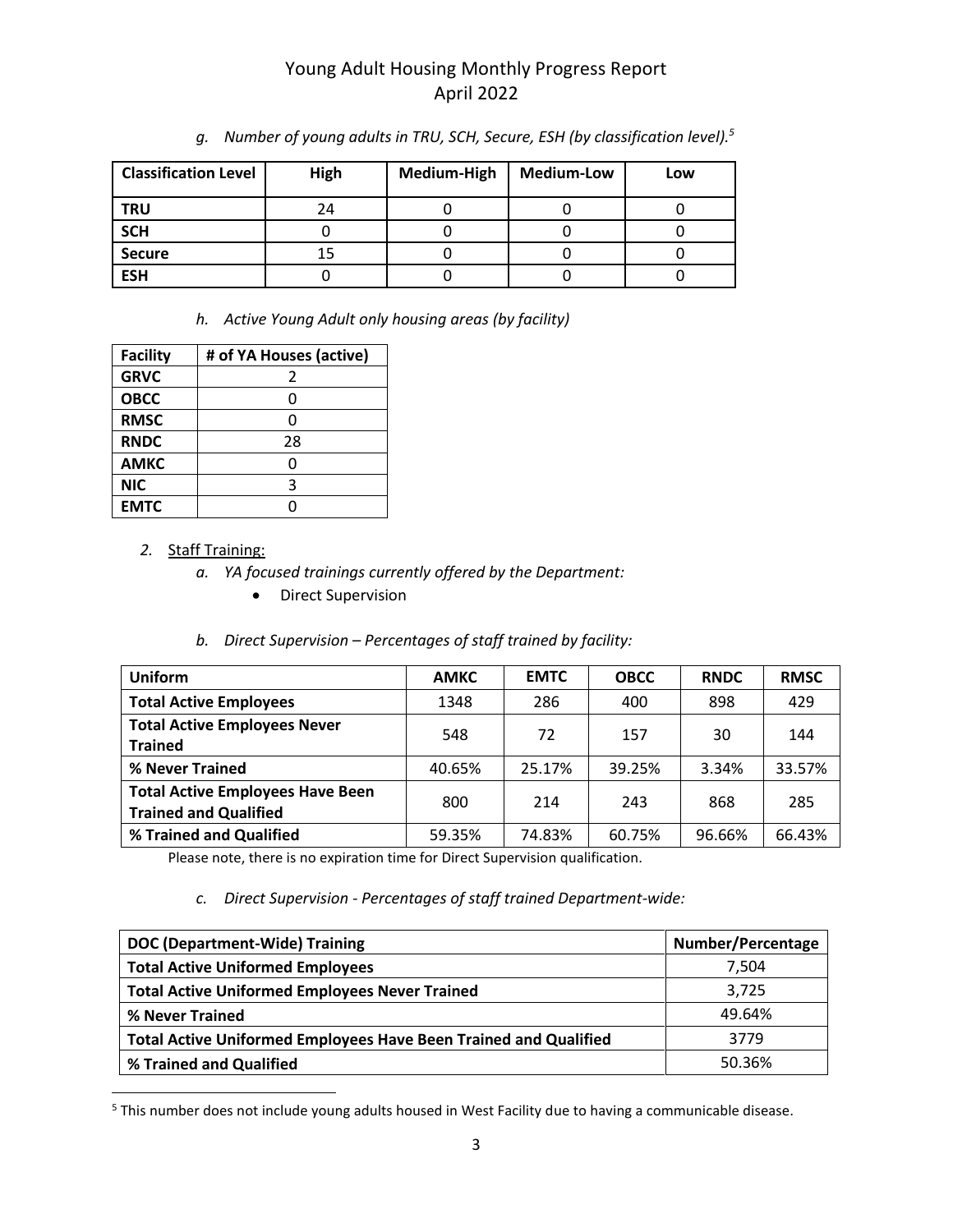Please note, there is no expiration time for Direct Supervision qualification.

- *3.* Programming:
	- *a. Workforce Development Programs*

| <b>WORKFORCE</b>              | # OF            | <b>TOTAL # OF</b>         | <b>AVAILABLE #</b>  | <b>AVERAGE#</b>     | <b>PARTICIPATION</b> |
|-------------------------------|-----------------|---------------------------|---------------------|---------------------|----------------------|
| <b>DEVELOPMENT PROGRAM</b>    | <b>SESSIONS</b> | PARTICIPANTS <sup>7</sup> | OF                  | ΟF                  | <b>RATE</b>          |
| <b>COMPONENTS<sup>6</sup></b> |                 |                           | <b>PARTICIPANTS</b> | <b>PARTICIPANTS</b> |                      |
| <b>Barbering</b>              | 33              | 106                       | 126                 | 3                   | 84%                  |
| <b>Culinary Arts</b>          | 8               | 42                        | 42                  |                     | 100%                 |
| Certifications - CPR/First    | 4               | 21                        | 21                  | 5                   | 100%                 |
| Aid/AED                       |                 |                           |                     |                     |                      |
| <b>Driving Simulator</b>      | 25              | 61                        | 71                  | ำ                   | 86%                  |
| <b>Welding Simulation</b>     | 4               | 12                        | 14                  | 3                   | 86%                  |
| 30HR OSHA Construction        | 5               | 35                        | 35                  |                     | 100%                 |
| 4HR OSHA Flagger              | ◢               | 8                         | 8                   | 8                   | 100%                 |
| <b>4HR Supported Scaffold</b> | 4               | 33                        | 33                  | 8                   | 100%                 |

#### *b. Young Adult Programming*

| <b>SELF-GUIDED PACKAGES</b>              | <b># OF TIMES DELIVERED</b> | # OF SELF-GUIDED<br><b>PACKAGES DELIVERED</b> | <b>AVERAGE # OF PACKAGES</b><br><b>PER DELIVERY</b> |
|------------------------------------------|-----------------------------|-----------------------------------------------|-----------------------------------------------------|
| Distribution of Self-Guided<br>Materials | 66                          | 287                                           |                                                     |

| <b>PROGRAM</b><br><b>COMPONENTS<sup>8</sup></b> | # OF<br><b>SESSIONS</b> | <b>TOTAL # OF</b><br><b>PARTICIPATION</b> | <b>AVAILABLE # OF</b><br><b>PARTICIPANTS</b> | <b>AVERAGE # OF</b><br><b>PARTICIPANTS</b> | <b>PARTICIPATION</b><br><b>RATE</b> |
|-------------------------------------------------|-------------------------|-------------------------------------------|----------------------------------------------|--------------------------------------------|-------------------------------------|
| Anger Management                                | 91                      | 351                                       | 987                                          | 4                                          | 36%                                 |
| Anti Violence/Culture                           | 67                      | 445                                       | 714                                          | 7                                          | 62%                                 |
| <b>Arts Programming</b>                         | 31                      | 166                                       | 374                                          | 5                                          | 44%                                 |
| <b>Community Skills</b>                         |                         | 4                                         | 4                                            | 4                                          | 100%                                |
| <b>Community Meeting</b>                        | 50                      | 205                                       | 487                                          | 4                                          | 42%                                 |
| <b>Conflict Resolution</b>                      | 25                      | 97                                        | 225                                          | 4                                          | 43%                                 |
| Coping Skills/Adversity                         | 32                      | 77                                        | 495                                          | $\mathfrak{p}$                             | 16%                                 |
| <b>Creative Arts</b>                            | 43                      | 193                                       | 237                                          | 4                                          | 81%                                 |
| Dialectical Behavioral                          |                         |                                           |                                              |                                            |                                     |
| Therapy: Distress                               | 13                      | 37                                        | 48                                           |                                            | 77%                                 |
| Tolerance                                       |                         |                                           |                                              |                                            |                                     |

<sup>&</sup>lt;sup>6</sup> These in-person courses are provided in a safe manner consistent with social distancing guidelines. In accordance with the COVID-19 protocols provided to the Department by DOHMH & CHS, individuals from one housing area are served at a time.

 $^7$  The total # of participants is not the total # of unique individuals, but represents the total # of participations in each component.

<sup>&</sup>lt;sup>8</sup> These in-person programs are afforded in the housing areas in a safe manner consistent with social distancing guidelines and staff wear appropriate personal protective. Please note that maximum capacity for these courses vary based on the type of housing area and the needs of the young adults.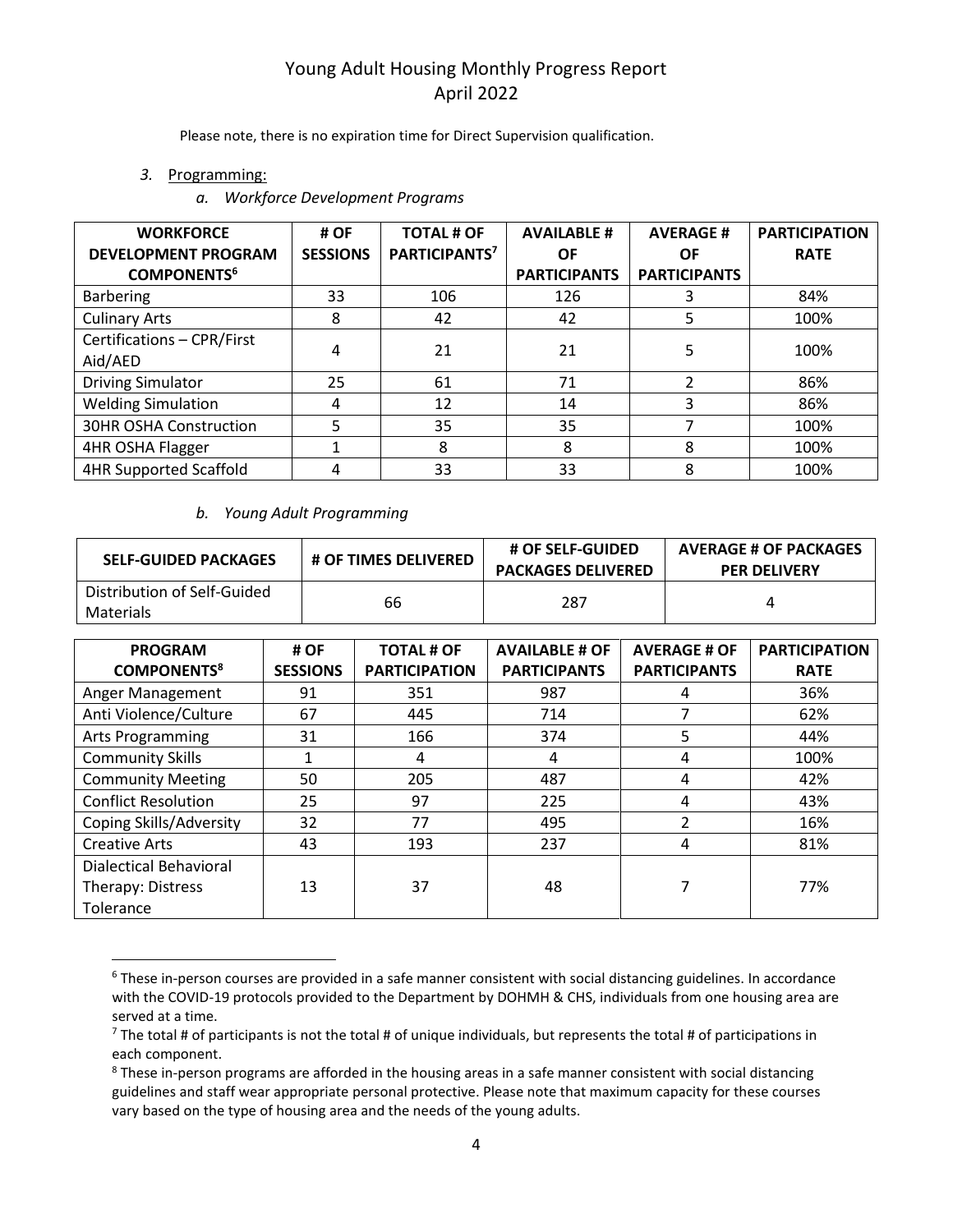| <b>Dialectical Behavioral</b> |                |                |              |                |      |
|-------------------------------|----------------|----------------|--------------|----------------|------|
| Therapy: Emotional            | 4              | 10             | 23           | 5              | 43%  |
| Regulation                    |                |                |              |                |      |
| <b>Dialectical Behavioral</b> | 95             | 634            | 1,077        | $\overline{7}$ | 59%  |
| Therapy                       |                |                |              |                |      |
| <b>Dialectical Behavioral</b> | $\overline{7}$ | 19             | 26           | 3              | 73%  |
| Therapy: Mindfulness          |                |                |              |                |      |
| Education                     | $\overline{4}$ | 14             | 32           | $\overline{4}$ | 44%  |
| <b>Emotional Regulation</b>   | $\mathbf{1}$   | $\mathbf{1}$   | $\mathbf{1}$ | 1              | 100% |
| <b>Family Day</b>             | $\overline{3}$ | 30             | 30           | 10             | 100% |
| <b>Goal Setting</b>           | 98             | 322            | 875          | 3              | 37%  |
| Group                         | 37             | 293            | 534          | 8              | 55%  |
| <b>Group Therapy</b>          | $\overline{2}$ | 9              | 22           | 5              | 41%  |
| <b>Health and Nutrition</b>   | $\overline{3}$ | 3              | 30           | $\mathbf{1}$   | 10%  |
| Health and Hygiene            | 8              | 12             | 104          | $\overline{2}$ | 12%  |
| <b>Healthy Relationship</b>   | 81             | 235            | 563          | 3              | 42%  |
| <b>Individual Counseling</b>  | 177            | 554            | 1,381        | 3              | 40%  |
| Individual Support Plan       | 11             | 17             | 41           | $\overline{2}$ | 41%  |
| (ISP)                         |                |                |              |                |      |
| Interactive Journaling        | 35             | 88             | 325          | $\overline{3}$ | 27%  |
| Interpersonal Skill           | 63             | 374            | 553          | 6              | 68%  |
| Development                   |                |                |              |                |      |
| Leadership                    | 33             | 122            | 339          | 4              | 36%  |
| Development                   |                |                |              |                |      |
| Life Skills                   | 80             | 275            | 752          | 3              | 37%  |
| Literacy Assistance           | 14             | 102            | 149          | $\overline{7}$ | 68%  |
| Mentoring                     | $\overline{2}$ | 6              | 6            | 3              | 100% |
| <b>Mural Making</b>           | $\mathbf{1}$   | $\overline{2}$ | 6            | $\overline{2}$ | 33%  |
| <b>Physical Fitness</b>       | 3              | 18             | 25           | 6              | 72%  |
| Problem Solving Skills        | 9              | 12             | 117          | 1              | 10%  |
| <b>Re-Entry Service</b>       | 18             | 61             | 61           | $\mathsf{3}$   | 100% |
| Re-Entry Workshop             | 5              | 13             | 45           | 3              | 29%  |
| <b>Relapse Prevention</b>     | $\overline{7}$ | 23             | 63           | 3              | 37%  |
| <b>Social Services</b>        | 260            | 704            | 2,784        | 3              | 25%  |
| <b>Stress Management</b>      | 9              | 10             | 117          | $\mathbf 1$    | 9%   |
| <b>Structured Recreation</b>  | 124            | 619            | 746          | 5              | 83%  |
| Substance Abuse               | 13             | 87             | 112          | $\overline{7}$ | 78%  |
| Yoga                          | 9              | 14             | 16           | $\overline{2}$ | 88%  |
| Young Men's Work              | 55             | 204            | 379          | 4              | 54%  |
| <b>Youth Communication</b>    | 47             | 125            | 461          | $\overline{3}$ | 27%  |

*c. Overview of commingled programming:*

I. **Internal:** DOC-led programming is designed to provide group facilitation, individualized counseling, and structured leisure time activities promoting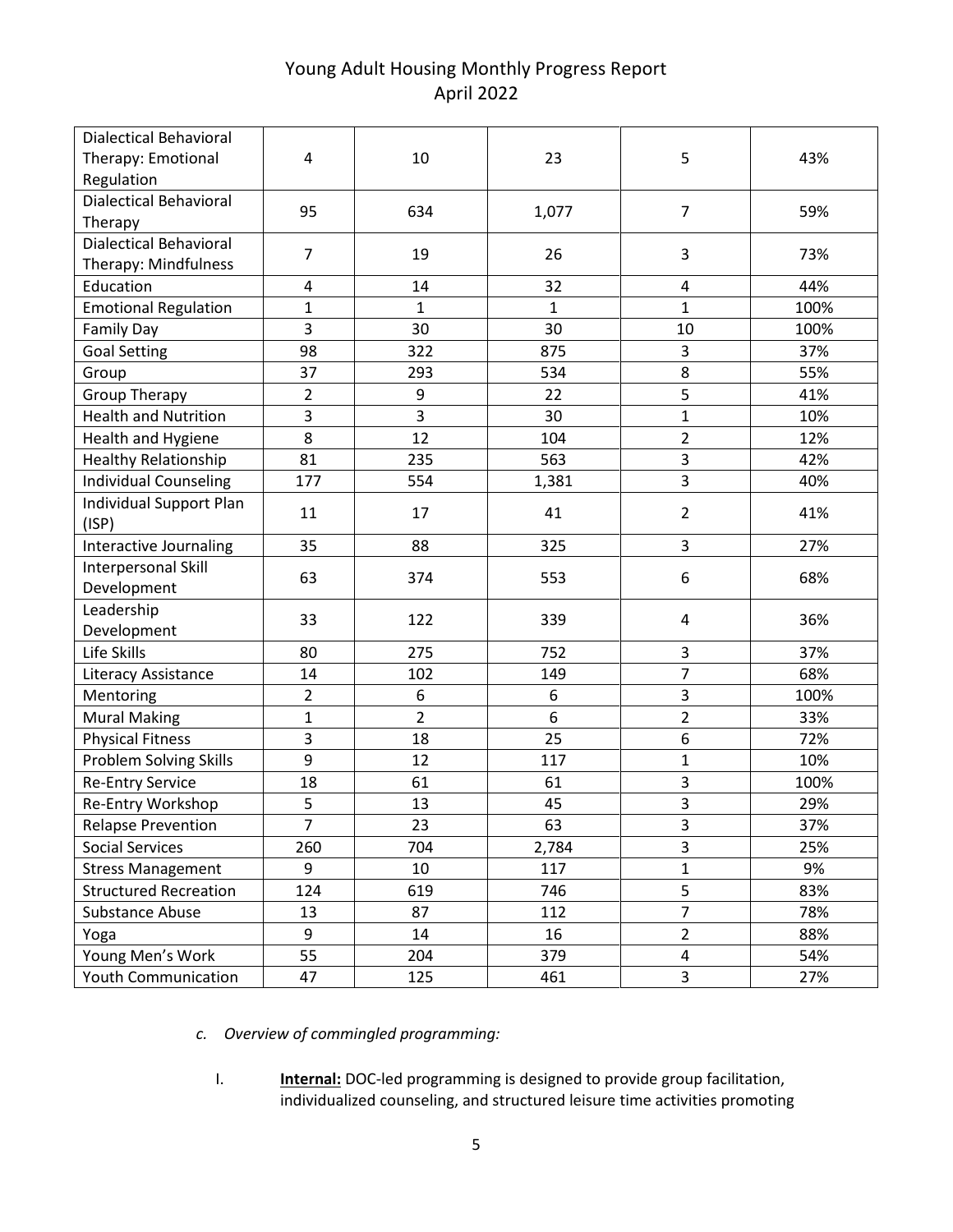critical thinking and positive behavioral change. During the height of the pandemic, the Department revised programming services to include the provision of social services via requests slips and the development of self-guided packages, which has content such as activity packets, interactional journaling, and evidence-based curriculum worksheets, in addition to in-person programming. Beginning in Fall 2020, DOC staff resumed in-person programming.

II. **External:** DOC partners with seven nonprofit organizations to support incarcerated individuals pre and post release. During the height of the pandemic, the Department worked with providers to implement socially distant programming and have collaborated to develop and distribute curriculum and activity packages, ensure individuals are offered assistance with discharge planning, and provide post-release support to individuals. The Department resumed external programming in late January 2022 following a temporary suspension under the guidance of DOHMH & CHS in December 2021.

| <b>Facility</b> | # of<br><b>Classes</b><br><b>Offered</b> | Total # of<br><b>Participants</b> | <b>Available #</b><br>of<br><b>Participants</b> | Average # of<br><b>YA Participants</b> | Participation<br>Rate  | <b>Topic</b>                                |
|-----------------|------------------------------------------|-----------------------------------|-------------------------------------------------|----------------------------------------|------------------------|---------------------------------------------|
|                 | $\overline{2}$                           | 16                                | 53                                              | 8                                      | 30%                    | Anger<br>Management                         |
|                 | $\mathbf{1}$                             | $\mathbf{1}$                      | $\mathbf{1}$                                    | $\mathbf{1}$                           | 100%                   | Discharge Plans                             |
|                 | 6                                        | 12                                | 139                                             | $\overline{2}$                         | 9%                     | Entrepreneurship                            |
|                 | 5                                        | 15                                | 105                                             | 3                                      | 14%                    | <b>Group Therapy</b>                        |
| <b>AMKC</b>     | $\mathbf{1}$                             | 4                                 | 25<br>16%<br>4                                  |                                        | Program<br>Orientation |                                             |
|                 | 5                                        | 24                                | 119                                             | 5                                      | 20%                    | Relapse<br>Prevention                       |
|                 | $\mathbf{1}$                             | 5                                 | 26                                              | 5                                      | 19%                    | Trauma-focused<br>(e.g., Seeking<br>Safety) |
| <b>GRVC</b>     | $\mathbf{1}$                             | 5                                 | 32                                              | 5                                      | 16%                    | Anger<br>Management                         |
|                 | $\mathbf{1}$                             | $\overline{2}$                    | 28                                              | $\overline{2}$                         | 7%                     | Parenting                                   |
|                 | 11                                       | 73                                | 227                                             | $\overline{7}$                         | 32%                    | Health &<br>Nutrition                       |
|                 | 24                                       | 145                               | 515                                             | 6                                      | 28%                    | Life skills                                 |
| <b>NIC</b>      | 10                                       | 70                                | 182                                             | $\overline{7}$                         | 38%                    | Reentry<br>workshop                         |
|                 | 9                                        | 51                                | 174                                             | 6                                      | 29%                    | Relapse<br>Prevention                       |

*d. External Programming for young adults in commingled units*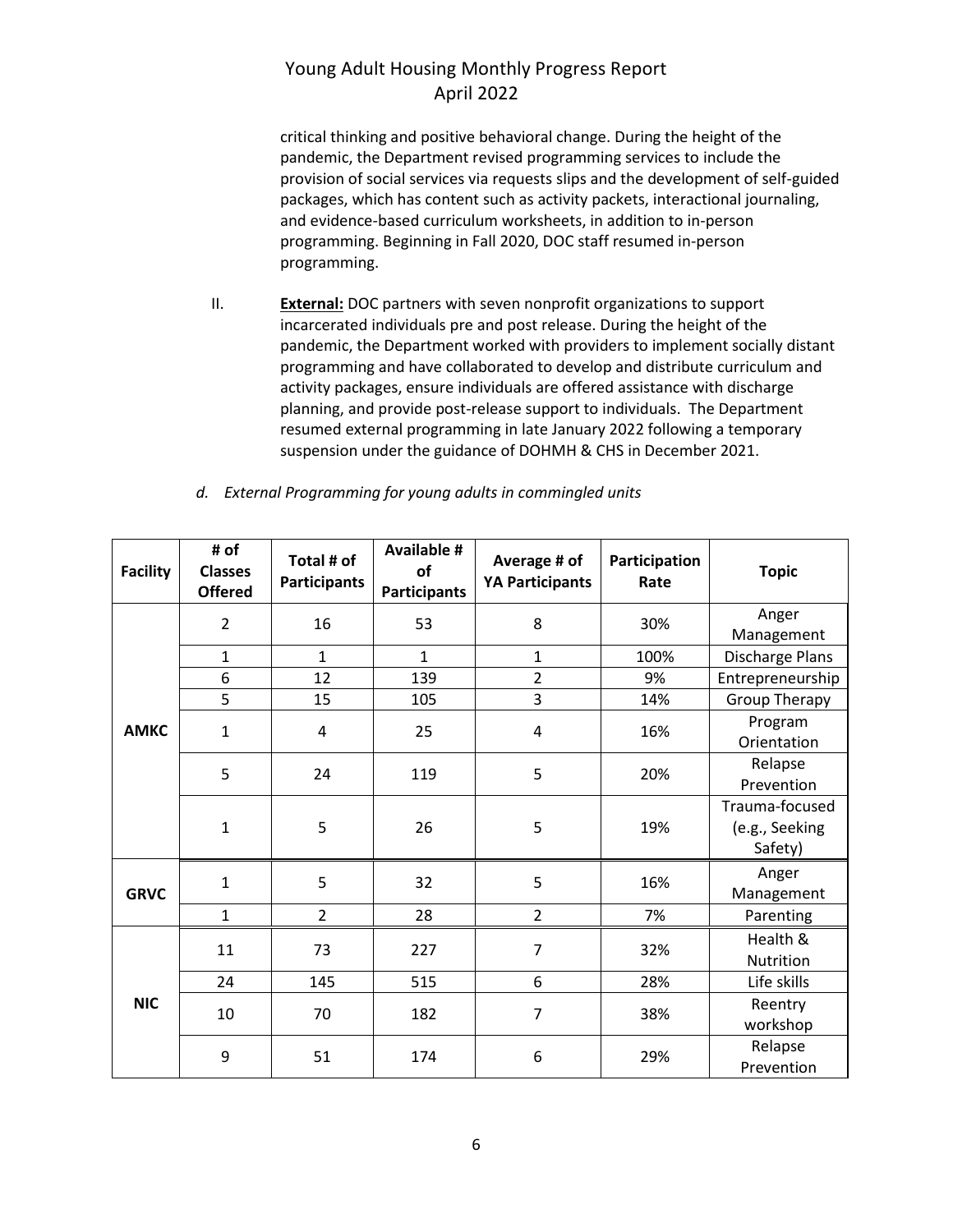| <b>RMSC</b> | 20 | 144 | 352 |    | 41%  | Anger<br>Management   |
|-------------|----|-----|-----|----|------|-----------------------|
|             |    | 48  | 163 |    | 29%  | Parenting             |
| <b>RNDC</b> |    |     | 4   |    | 100% | <b>Creative Arts</b>  |
|             | 10 | 64  | 420 | 6  | 15%  | Life skills           |
|             | 21 | 223 | 845 | 11 | 26%  | Reentry<br>workshop   |
|             | 5  | 58  | 187 | 12 | 31%  | <b>Group Therapy</b>  |
| <b>VCBC</b> | 4  | 37  | 144 | 9  | 26%  | Relapse<br>Prevention |

### *e. Internal Programming for young adults in commingled units*

| <b>Facility</b> | # of<br><b>Classes</b><br><b>Offered</b> | Total # of<br><b>Participants</b> | <b>Available #</b><br><b>of</b><br><b>Participants</b> | Average # of<br><b>YA Participants</b> | Participation<br>Rate | <b>Topic</b>             |
|-----------------|------------------------------------------|-----------------------------------|--------------------------------------------------------|----------------------------------------|-----------------------|--------------------------|
| <b>AMKC</b>     | 11                                       | 47                                | 271                                                    | 4                                      | 17%                   | <b>Social Services</b>   |
| <b>GRVC</b>     | 8                                        | 23                                | 215                                                    | 3                                      | 11%                   | Individual<br>Counseling |
| <b>NIC</b>      | 27                                       | 58                                | 64                                                     | 2                                      | 91%                   | <b>Social Services</b>   |
| <b>RMSC</b>     | 28                                       | 118                               | 145                                                    | 4                                      | 81%                   | Individual<br>Counseling |
|                 | 32                                       | 106                               | 721                                                    | 3                                      | 15%                   | <b>Social Services</b>   |
| <b>RNDC</b>     | 47                                       | 61                                | 401                                                    | 1                                      | 15%                   | <b>Social Services</b>   |
| <b>VCBC</b>     | 17                                       | 54                                | 607                                                    | 3                                      | 9%                    | <b>Social Services</b>   |
| <b>WF</b>       | 4                                        | 6                                 | 7                                                      | 2                                      | 86%                   | Individual<br>Counseling |

### *f. Structured Recreation in commingled units*

| <b>Facility</b> | # of<br><b>Classes</b><br><b>Offered</b> | Total # of<br><b>Participants</b> | Available # of<br><b>Participants</b> | Average # of<br>YΑ<br><b>Participants</b> | Participation<br>Rate |
|-----------------|------------------------------------------|-----------------------------------|---------------------------------------|-------------------------------------------|-----------------------|
| <b>AMKC</b>     |                                          | 52                                | 52                                    |                                           | 100%                  |
| <b>GRVC</b>     |                                          | 29                                | 29                                    |                                           | 100%                  |
| <b>RMSC</b>     | 12                                       | 85                                | 298                                   |                                           | 29%                   |
| <b>RNDC</b>     | 15                                       | 118                               | 118                                   | 8                                         | 100%                  |
| <b>VCBC</b>     |                                          | 37                                | 37                                    | 12                                        | 100%                  |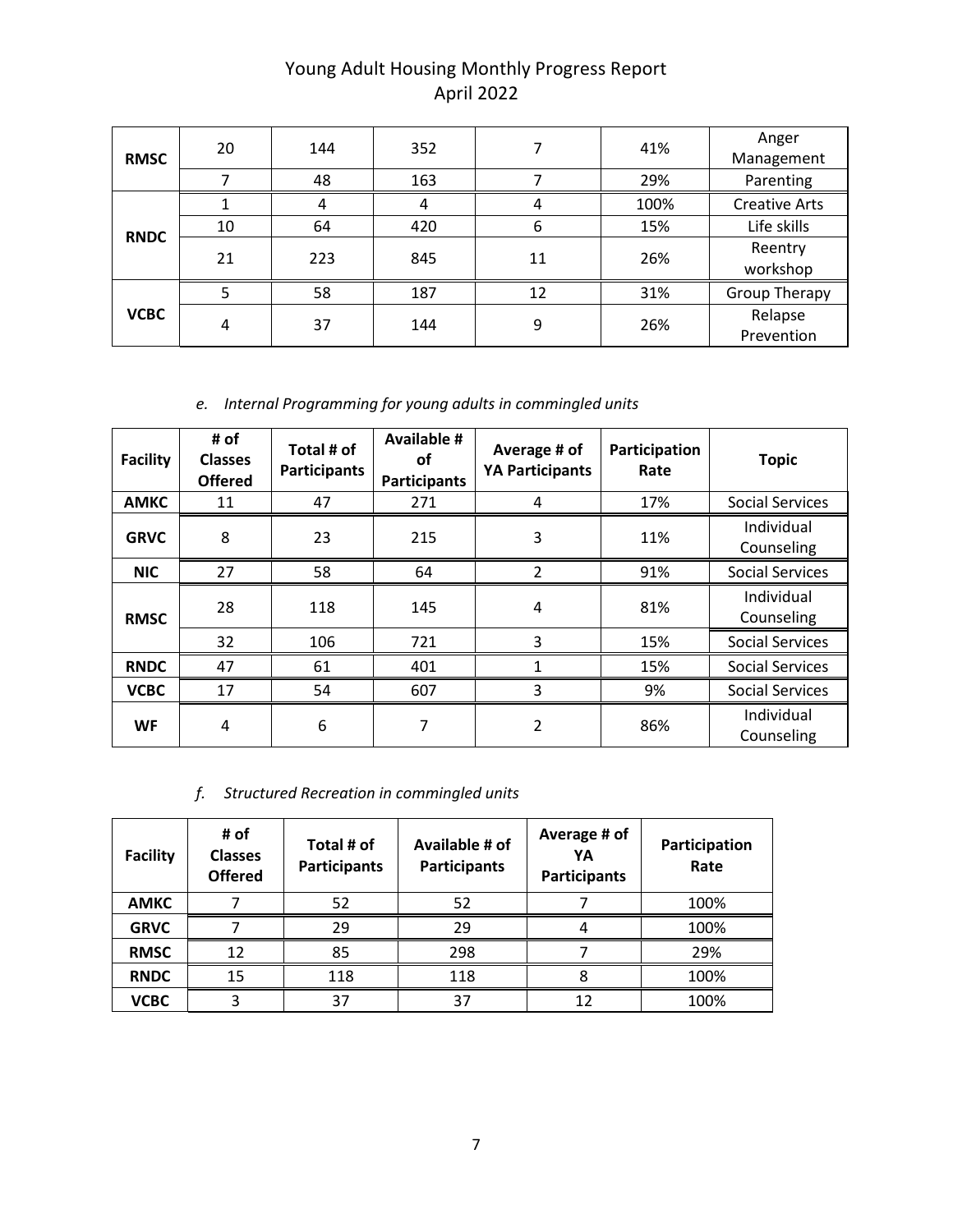| <b>Facility</b> | # of<br><b>Classes</b><br><b>Offered</b> | Total # of<br><b>Participants</b> | Available # of<br><b>Participants</b> | Average # of<br>YA<br><b>Participants</b> | Participation<br>Rate |
|-----------------|------------------------------------------|-----------------------------------|---------------------------------------|-------------------------------------------|-----------------------|
| <b>AMKC</b>     | 8                                        | 97                                | 251                                   | 12                                        | 39%                   |
| <b>NIC</b>      | 10                                       | 81                                | 156                                   | 8                                         | 52%                   |
| <b>RMSC</b>     | 23                                       | 241                               | 424                                   | 10                                        | 57%                   |
| <b>RNDC</b>     | 4                                        | 20                                | 21                                    |                                           | 95%                   |
| <b>VCBC</b>     | 4                                        | 167                               | 176                                   | 42                                        | 95%                   |

### *g. Fine and Performing Arts in commingled units*

*h. Workforce Development in commingled units*

| <b>Facility</b> | # of<br><b>Classes</b><br><b>Offered</b> | Total # of<br><b>Participants</b> | Available # of<br><b>Participants</b> | Average #<br>of YA<br><b>Participants</b> | Participation<br>Rate | <b>Topic</b>                                         |
|-----------------|------------------------------------------|-----------------------------------|---------------------------------------|-------------------------------------------|-----------------------|------------------------------------------------------|
|                 | $\mathbf{1}$                             | 5                                 | 5                                     | 5                                         | 100%                  | Certifications -<br>Asbestos<br>Awareness            |
| <b>NIC</b>      | $\mathbf{1}$                             | 10                                | 10                                    | 10                                        | 100%                  | Certifications -<br>CPR/First<br>Aid/AED             |
|                 | $\mathbf{1}$                             | 5                                 | 5                                     | 5                                         | 100%                  | Certifications -<br><b>Lead Awareness</b>            |
|                 | $\mathbf{1}$                             | 5                                 | 5                                     | 5                                         | 100%                  | Certifications -<br>Mold<br>Remediation<br>Awareness |
|                 | 25                                       | 108                               | 108                                   | $\overline{4}$                            | 100%                  | Certificates -<br><b>Barbering</b>                   |
|                 | 12                                       | 36                                | 38                                    | 3                                         | 95%                   | Certificates -<br><b>Barista</b>                     |
|                 | 9                                        | 36                                | 36                                    | 4                                         | 100%                  | Certificates -<br>Cosmetology                        |
|                 | 3                                        | 11                                | 12                                    | $\overline{4}$                            | 92%                   | Certificates -<br>Cosmetology 2                      |
| <b>RMSC</b>     | 8                                        | 17                                | 20                                    | $\overline{2}$                            | 85%                   | Certificates -<br><b>Driving</b><br>Simulator        |
|                 | 22                                       | 38                                | 38                                    | $\overline{2}$                            | 100%                  | Certificates -<br>Make-up<br>Artistry                |
|                 | 11                                       | 16                                | 17                                    | $\mathbf{1}$                              | 94%                   | Certificates -<br>Make-up<br>Artistry 2              |